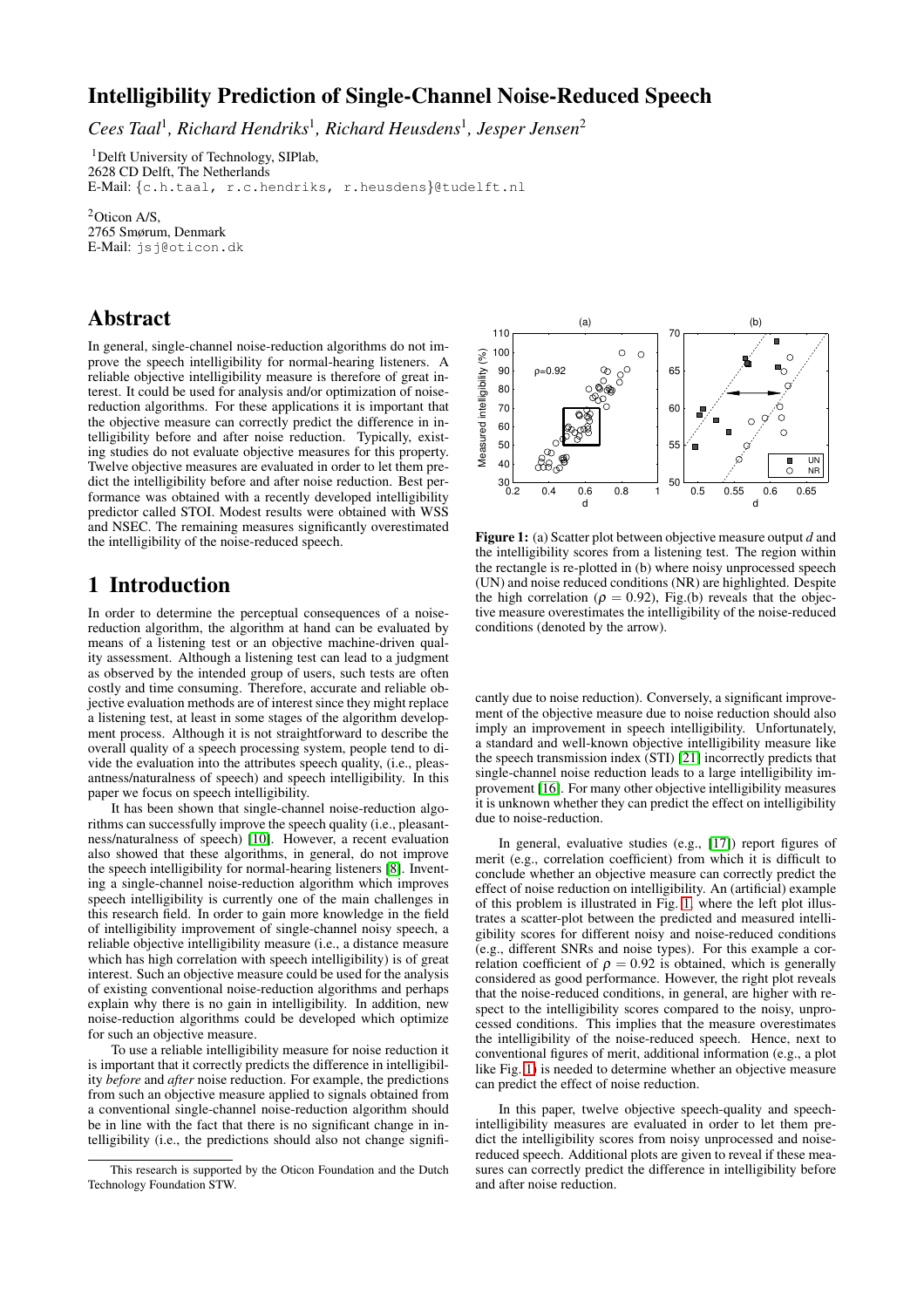

<span id="page-1-0"></span>**Figure 2:** Average intelligibility scores (% correct words) and standard errors for unprocessed (UN) speech-shaped noise degraded speech, and two noise-reduction schemes (EM, SG). See text for more details.

### **2 Listening Experiment**

A listening experiment is conducted to evaluate the intelligibility of unprocessed (UN) noisy speech followed by two different single-channel noise-reduction algorithms. That is, A) the standard MMSE-STSA algorithm by Ephraim-Malah (EM) [\[3\]](#page-3-5) which was developed under the assumption that speech and noise DFT coefficients are Gaussian distributed, and B) an improved version by Erkelens *et al.* (SG) [\[4\]](#page-3-6), which assumes the speech and noise DFT coefficients to be super-Gaussian and Gaussian distributed, respectively. For both algorithms, the a priori SNR is estimated with the decision directed approach [\[3\]](#page-3-5) with a smoothing factor of  $\alpha$ =0.98. The noise PSD in EM and SG is estimated using Minimum Statistics [\[18\]](#page-3-7) and the noise-tracker described in [\[6\]](#page-3-8), respectively. Maximum attenuation is limited to 10 dB in both algorithms. In SG, the parameters describing the assumed super-Gaussian density of the speech DFT coefficients are  $\gamma=1$ and  $v=0.6$ , see [\[4\]](#page-3-6) for details.

The signals are taken from the Dantale II corpus [\[24\]](#page-3-9) and are degraded by additive speech-shaped noise (SSN) at a sample rate of 20 kHz. Five different SNRs are considered (-8.9 dB, -7.7 dB, -6.5 dB, -5.2 dB and -3.1 dB), which were chosen such that the psychometric function of clean speech degraded by SSN (derived from earlier experiments, see [\[13\]](#page-3-10)) was sampled approximately between 50% and 100% intelligibility.

Fifteen normal-hearing Danish-speaking listeners were asked to judge the intelligibility of the noisy signals and the two enhanced versions. The signals were presented diotically through head-phones (Sennheiser HD 280 pro) at a sound pressure level of approximately 65 dB SPL (A-weighted). The three processing conditions (i.e., UN, EM and SG) and 5 SNR values make up 3\*5=15 conditions. For each of the 15 conditions, each listener is presented with 10 five-word sentences. The average score for all users and for one condition was consequently obtained by the average percentage of correct words.

The results from the listening experiment are shown in Fig. [2.](#page-1-0) As can be observed, both noise-reduction algorithms have a very small effect on the speech intelligibility compared to the intelligibility of the noisy unprocessed speech. No statistical significant intelligibility improvements were measured due to either of both noise-reduction algorithms. This result is in line with the results from [\[11\]](#page-3-11) where, in general, no noise-reduction scheme could improve the intelligibility of noisy speech.

## **3 Objective Measures**

In Table [1](#page-1-1) all evaluated objective measures are presented in combination with their corresponding abbreviations. This includes several conventional speech-quality measures (SSNR, LLR, IS, CEP, WSS, FWS, PESQ), a sophisticated auditory based model (DAU) which correlates well with intelligibility [\[23\]](#page-3-12) and several

| Abbr.       | <b>Objective Measure</b>                          |
|-------------|---------------------------------------------------|
| <b>SSNR</b> | Segmental SNR [19]                                |
| <b>LLR</b>  | Log-Likelihood Ratio [19]                         |
| <b>IS</b>   | Itakura-Saito [19]                                |
| <b>CEP</b>  | Cepstral Distance Measure [19]                    |
| WSS         | Weighted-Spectral Slope Metric [14]               |
| <b>FWS</b>  | Normalized Frequency Weighted SSNR [9]            |
| <b>PESO</b> | <b>PESO [20]</b>                                  |
| DAU         | Dau auditory model [1]                            |
| <b>CSII</b> | Coherence SII [12]                                |
| <b>CSTI</b> | Covariance based STI [5]                          |
| <b>STOI</b> | Short-time Objective Intelligibility Measure [22] |

<span id="page-1-1"></span>**Table 1:** *The evaluated objective measures with their corresponding abbreviations.*

measures specifically meant for intelligibility prediction (CSII, CSTI, STOI). Note that some of these measures are designed for speech-quality prediction rather than intelligibility. However, since they are typically used to evaluate noise-reduction algorithms it is of interest to study whether to which extent such measures can predict the effect of noise reduction on speech intelligibility.

All models are a function of the clean speech and the modified speech signal (e.g., noisy or noise-reduced speech). Matlab implementations of LLR, IS, CEP, WSS, FWS, and PESQ are based on the software included in [\[15\]](#page-3-20).

To evaluate the objective measures, 30 five-word sentences are used from the corpus, where for each sentence the corresponding modified sentence (e.g., UN, EM, SG) is obtained. The clean speech sentences and the modified speech sentence are then concatenated separately, resulting in one clean and one modified speech signal with a length approximately equal to 90 seconds. Before evaluation, noise-only regions (i.e., regions where no speech is present) are removed as described in [\[22\]](#page-3-19).

### **4 Evaluation Procedure**

Typically, objective measures do not directly predict an absolute intelligibility score but instead some monotonic relation is present between the objective scores and the results from the listening experiment. A mapping is needed in order to obtain an absolute intelligibility score between 0% and 100%. The logistic function is used for this,

$$
f(d) = \frac{100}{1 + \exp(ad + b)},\tag{1}
$$

where *a* and *b* are free parameters, which are fitted to the intelligibility scores with a nonlinear least squares procedure, and *d* denotes the objective score for one particular objective measure. The mapping is only fitted to the UN-conditions, which is then used to predict the intelligibility scores for the noise-reduction conditions. Fig. [3](#page-2-1) illustrates an example of this calibration process. The logistic function clearly fits the data points very well for the UN-conditions. Since the mapping is now reliable for the noisy speech, the prediction error for the noise-reduction case (NR) reveals if the objective measure can predict the effect on the speech intelligibility due to the applied noise reduction.

The performance of all objective measures is evaluated with the RMS of the prediction error (RMSE) and the mean absolute deviation (MAD). Since the UN-conditions were included in the calibration process they are *excluded* in the evaluation of these merits. The RMSE is defined as,

$$
\sigma = \sqrt{\frac{1}{S} \sum_{i} (s_i - f(d_i))^2},
$$
\n(2)

where *s* refers to an intelligibility score obtained for the *i th* NRcondition and *S* denotes the total number of processing condi-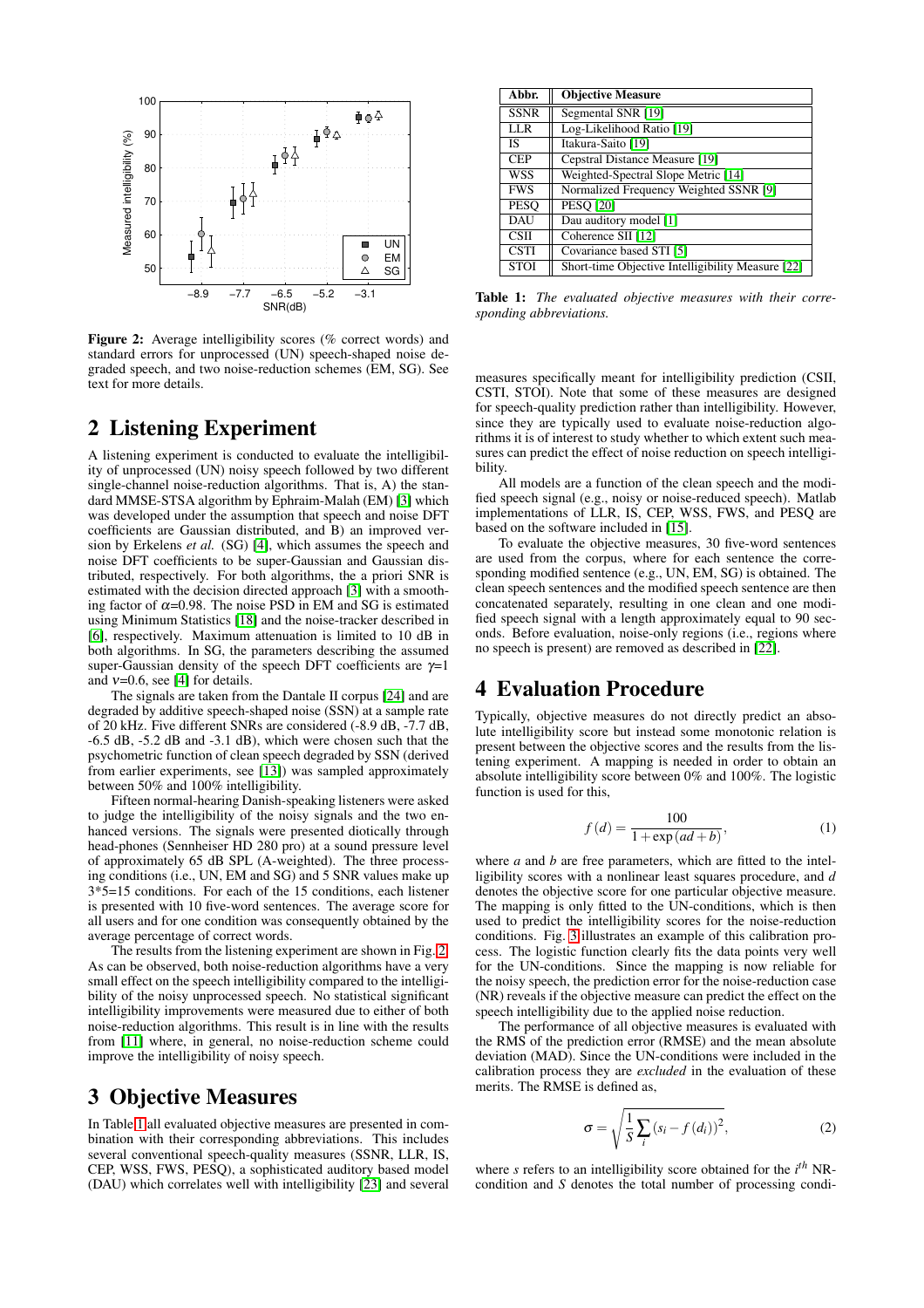

<span id="page-2-1"></span>Figure 3: The function  $f(d)$  is fitted to the intelligibility scores of the noisy unprocessed speech (UN), which is then used to predict the intelligibility score of speech followed by noise-reduction (NR). In this example, the intelligibility of the noise-reduced speech condition is largely overestimated.

tions. The MAD is given by,

$$
MAD = \max_{i} (|s_i - f(d_i)|), \qquad (3)
$$

and reveals the worst-case prediction for each objective measure on speech intelligibility due to noise reduction.

### **5 Results**

The figure of merits are shown in Fig. [4](#page-2-2) and the scatter plots of the predicted and measured intelligibility scores for all objective measures are shown in Fig. [5.](#page-3-21) A perfect prediction would imply that all points are fitted by the logistic function. If the fitted monotonic mapping is *increasing*, conditions on the right of the fitting imply an incorrect overestimation of speech intelligibility (e.g., SSNR). Conditions appearing on the left of a monotonic *decreasing* function are also linked to an incorrect overestimation of speech intelligibility (e.g., IS). Hence, Fig. [5](#page-3-21) reveals that almost all objective measures significantly over-estimate the intelligibility of the noise-reduced speech compared to the unprocessed noisy speech.

An unwanted over-estimation of speech intelligibility due to noise reduction is less present with STOI and NSEC. Moreover, WSS seems to correctly predict the effect of noise-reduction only for the SG conditions. IS and SSNR both show the worst performance and both report that almost all speech is fully intelligible after noise reduction.

The best performance is obtained with STOI, which had the lowest RMSE of 4.4%. Even for the worst-case MAD only an intelligibility improvement of 6.9% is reported. These overestimated improvements are very low and fall within a similar range as the standard errors from the estimated mean intelligibility scores from the listening experiment (See Fig. [2\)](#page-1-0). Note, that STOI has already high correlation  $(\rho=0.95)$  for a different large dataset [\[13\]](#page-3-10) (See also [\[22\]](#page-3-19)). No parameters of STOI have been modified in this paper.

Most of the remaining measures significantly overestimated the intelligibility scores of both EM and SG. Hence, one should take into account this overestimation when using these measures for analysis and optimization in the field of single-channel noise reduction. For the conventional STI [\[21\]](#page-3-2) (The conventional STI is different from the CSTI used in this paper) and CSII [\[12\]](#page-3-17), it is already known from literature that the speech intelligibility is overestimated after noise reduction, [\[2\]](#page-2-3) and [\[7\]](#page-3-22), respectively. Our results show that this problem is also clearly present for other measures when used for the evaluation of SSN-degraded speech followed by noise-reduction from EM or SG. The observation



<span id="page-2-2"></span>**Figure 4:** Prediction results for all objective measures for unprocessed speech-shaped noise degraded speech followed by two noise-reduction algorithms.(a) shows the RMS of the prediction error  $(\sigma)$  and (b) the maximum absolute deviation (MAD). Measures on the right perform better.

that CSII also overestimated the speech-intelligibility after noisereduction is in line with the results from [\[7\]](#page-3-22).

Speech corrupted by SSN and the noise-reduction algorithms EM and SG are relatively basic conditions in the field of singlechannel noise reduction. Reliable objective intelligibility measures for these particular conditions are already of great interest. However, in order to verify whether the results from this paper also hold for other noise-reduction algorithms and/or noise-types more experiments are needed.

### **6 Conclusions**

In this paper twelve objective measures are evaluated in order to predict the difference in intelligibility before and after singlechannel noise reduction. Two noise-reduction algorithms are considered and applied to speech-shaped noise degraded speech at various SNRs. Out of all measures, STOI correctly predicted no large changes in intelligibility due to noise-reduction. This makes STOI a new potential candidate for analysis and/or optimization in the field of single-channel noise reduction. Moderate results were obtained with NSEC and WSS. The remaining measures largely overestimated the intelligibility scores of the noisereduced speech compared to the noisy unprocessed speech. One should take into account this overestimation when using one of these measures for analysis and/or optimization in the field of single-channel noise reduction.

### <span id="page-2-0"></span>**References**

- [1] T. Dau, D. Püschel, and A. Kohlrausch. A quantitative model of the "effective" signal processing in the auditory system. I. Model structure. *J. Acoust. Soc. Am.*, 99(6):3615– 3622, 1996.
- <span id="page-2-3"></span>[2] F. Dubbelboer and T. Houtgast. The concept of signal-tonoise ratio in the modulation domain and speech intelligibility. *J. Acoust. Soc. Am.*, 124(6):3937–3946, 2008.